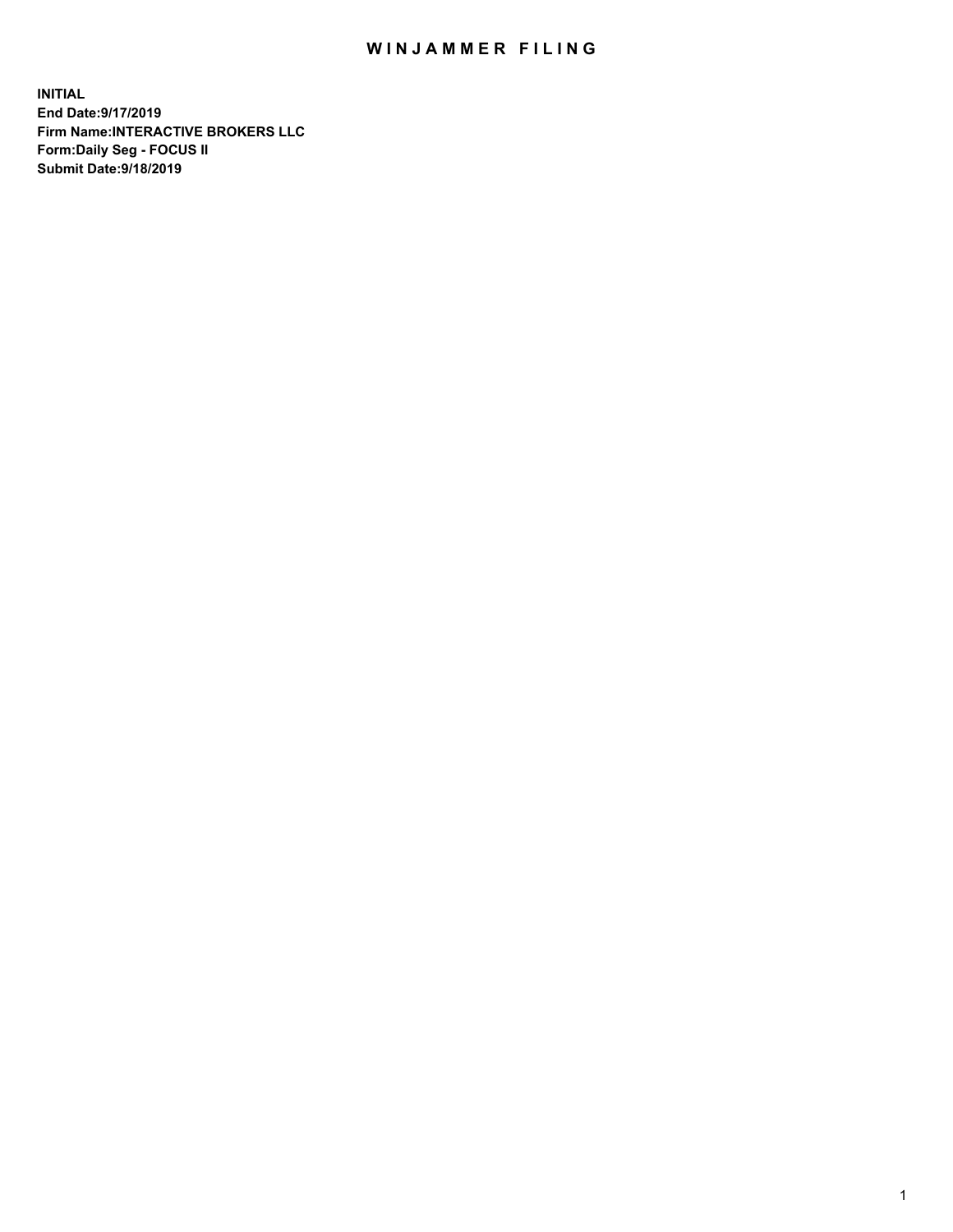**INITIAL End Date:9/17/2019 Firm Name:INTERACTIVE BROKERS LLC Form:Daily Seg - FOCUS II Submit Date:9/18/2019 Daily Segregation - Cover Page**

| Name of Company                                                                                                                                                                                                                                                                                                                | <b>INTERACTIVE BROKERS LLC</b>                                                                  |
|--------------------------------------------------------------------------------------------------------------------------------------------------------------------------------------------------------------------------------------------------------------------------------------------------------------------------------|-------------------------------------------------------------------------------------------------|
| <b>Contact Name</b>                                                                                                                                                                                                                                                                                                            | James Menicucci                                                                                 |
| <b>Contact Phone Number</b>                                                                                                                                                                                                                                                                                                    | 203-618-8085                                                                                    |
| <b>Contact Email Address</b>                                                                                                                                                                                                                                                                                                   | jmenicucci@interactivebrokers.c<br>om                                                           |
| FCM's Customer Segregated Funds Residual Interest Target (choose one):<br>a. Minimum dollar amount: ; or<br>b. Minimum percentage of customer segregated funds required:% ; or<br>c. Dollar amount range between: and; or<br>d. Percentage range of customer segregated funds required between:% and%.                         | $\overline{\mathbf{0}}$<br>$\overline{\mathbf{0}}$<br>155,000,000 245,000,000<br>0 <sub>0</sub> |
| FCM's Customer Secured Amount Funds Residual Interest Target (choose one):<br>a. Minimum dollar amount: ; or<br>b. Minimum percentage of customer secured funds required:% ; or<br>c. Dollar amount range between: and; or<br>d. Percentage range of customer secured funds required between:% and%.                           | $\overline{\mathbf{0}}$<br>0<br>80,000,000 120,000,000<br>0 <sub>0</sub>                        |
| FCM's Cleared Swaps Customer Collateral Residual Interest Target (choose one):<br>a. Minimum dollar amount: ; or<br>b. Minimum percentage of cleared swaps customer collateral required:% ; or<br>c. Dollar amount range between: and; or<br>d. Percentage range of cleared swaps customer collateral required between:% and%. | $\overline{\mathbf{0}}$<br><u>0</u><br>$\underline{0}$ $\underline{0}$<br>00                    |

Attach supporting documents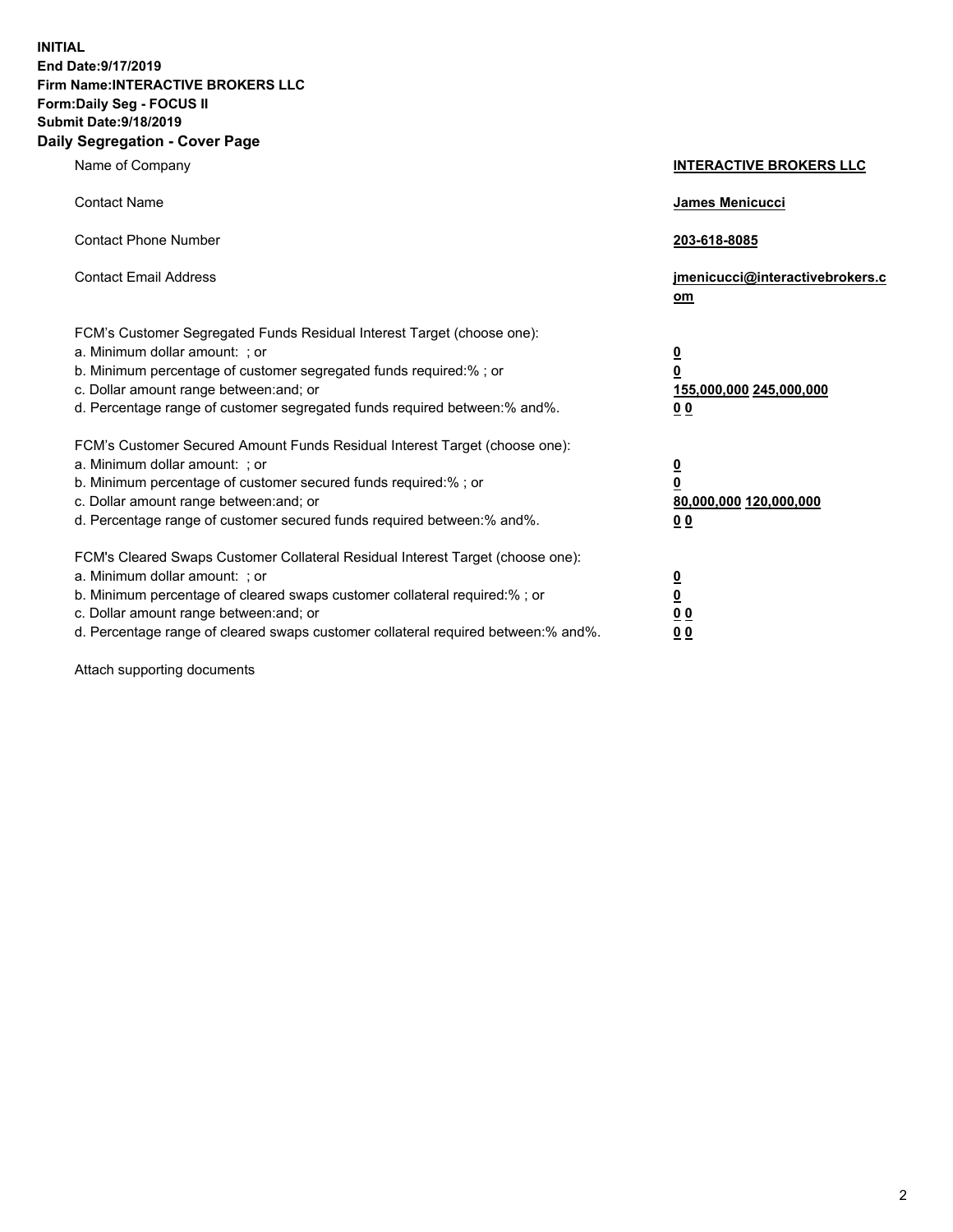## **INITIAL End Date:9/17/2019 Firm Name:INTERACTIVE BROKERS LLC Form:Daily Seg - FOCUS II Submit Date:9/18/2019 Daily Segregation - Secured Amounts**

|     | Daily Segregation - Secured Amounts                                                         |                                   |
|-----|---------------------------------------------------------------------------------------------|-----------------------------------|
|     | Foreign Futures and Foreign Options Secured Amounts                                         |                                   |
|     | Amount required to be set aside pursuant to law, rule or regulation of a foreign            | $0$ [7305]                        |
|     | government or a rule of a self-regulatory organization authorized thereunder                |                                   |
| 1.  | Net ledger balance - Foreign Futures and Foreign Option Trading - All Customers             |                                   |
|     | A. Cash                                                                                     | -73,851,824 [7315]                |
|     | B. Securities (at market)                                                                   | $0$ [7317]                        |
| 2.  | Net unrealized profit (loss) in open futures contracts traded on a foreign board of trade   | 578,356,288 [7325]                |
| 3.  | Exchange traded options                                                                     |                                   |
|     | a. Market value of open option contracts purchased on a foreign board of trade              | 34,925 [7335]                     |
|     | b. Market value of open contracts granted (sold) on a foreign board of trade                | $-26,635$ [7337]                  |
| 4.  | Net equity (deficit) (add lines 1.2. and 3.)                                                | 504,512,754 [7345]                |
| 5.  | Account liquidating to a deficit and account with a debit balances - gross amount           | 6,266 [7351]                      |
|     | Less: amount offset by customer owned securities                                            | 0 [7352] 6,266 [7354]             |
| 6.  | Amount required to be set aside as the secured amount - Net Liquidating Equity              | 504,519,020 [7355]                |
|     | Method (add lines 4 and 5)                                                                  |                                   |
| 7.  | Greater of amount required to be set aside pursuant to foreign jurisdiction (above) or line | 504,519,020 [7360]                |
|     | 6.                                                                                          |                                   |
|     | FUNDS DEPOSITED IN SEPARATE REGULATION 30.7 ACCOUNTS                                        |                                   |
| 1.  | Cash in banks                                                                               |                                   |
|     | A. Banks located in the United States                                                       | 96,001,117 [7500]                 |
|     | B. Other banks qualified under Regulation 30.7                                              | 0 [7520] <b>96,001,117</b> [7530] |
| 2.  | Securities                                                                                  |                                   |
|     | A. In safekeeping with banks located in the United States                                   | 462,453,250 [7540]                |
|     | B. In safekeeping with other banks qualified under Regulation 30.7                          | 0 [7560] 462,453,250 [7570]       |
| 3.  | Equities with registered futures commission merchants                                       |                                   |
|     | A. Cash                                                                                     | $0$ [7580]                        |
|     | <b>B.</b> Securities                                                                        | $0$ [7590]                        |
|     | C. Unrealized gain (loss) on open futures contracts                                         | $0$ [7600]                        |
|     | D. Value of long option contracts                                                           | $0$ [7610]                        |
|     | E. Value of short option contracts                                                          | 0 [7615] 0 [7620]                 |
| 4.  | Amounts held by clearing organizations of foreign boards of trade<br>A. Cash                |                                   |
|     | <b>B.</b> Securities                                                                        | $0$ [7640]                        |
|     | C. Amount due to (from) clearing organization - daily variation                             | $0$ [7650]<br>$0$ [7660]          |
|     | D. Value of long option contracts                                                           | $0$ [7670]                        |
|     | E. Value of short option contracts                                                          | 0 [7675] 0 [7680]                 |
| 5.  | Amounts held by members of foreign boards of trade                                          |                                   |
|     | A. Cash                                                                                     | -508,763,120 [7700]               |
|     | <b>B.</b> Securities                                                                        | $0$ [7710]                        |
|     | C. Unrealized gain (loss) on open futures contracts                                         | 575,718,043 [7720]                |
|     | D. Value of long option contracts                                                           | 34,925 [7730]                     |
|     | E. Value of short option contracts                                                          | -26,635 [7735] 66,963,213 [7740]  |
| 6.  | Amounts with other depositories designated by a foreign board of trade                      | 0 [7760]                          |
| 7.  | Segregated funds on hand                                                                    | $0$ [7765]                        |
| 8.  | Total funds in separate section 30.7 accounts                                               | 625,417,580 [7770]                |
| 9.  | Excess (deficiency) Set Aside for Secured Amount (subtract line 7 Secured Statement         | 120,898,560 [7380]                |
|     | Page 1 from Line 8)                                                                         |                                   |
| 10. | Management Target Amount for Excess funds in separate section 30.7 accounts                 | 80,000,000 [7780]                 |
| 11. | Excess (deficiency) funds in separate 30.7 accounts over (under) Management Target          | 40,898,560 [7785]                 |
|     |                                                                                             |                                   |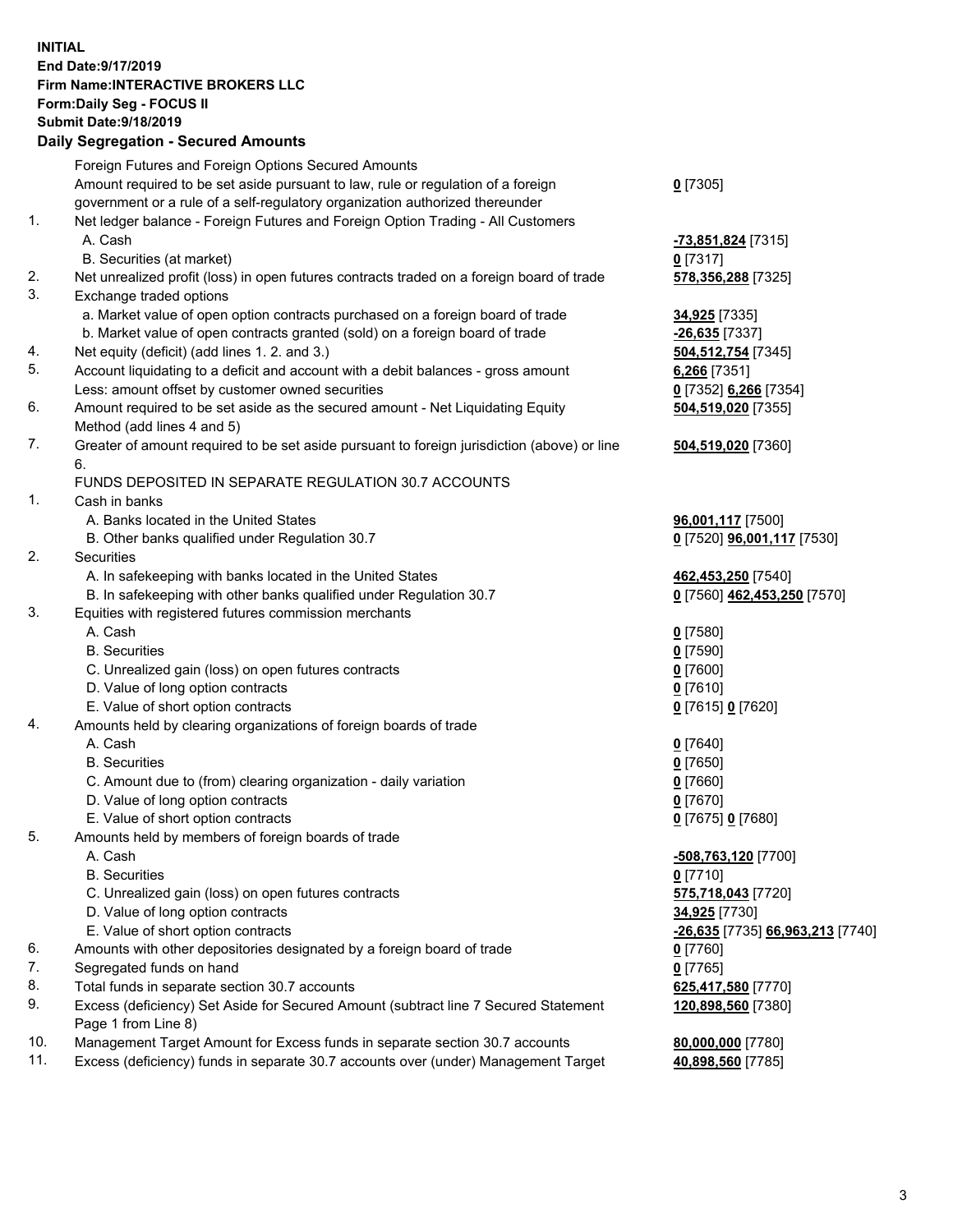**INITIAL End Date:9/17/2019 Firm Name:INTERACTIVE BROKERS LLC Form:Daily Seg - FOCUS II Submit Date:9/18/2019 Daily Segregation - Segregation Statement** SEGREGATION REQUIREMENTS(Section 4d(2) of the CEAct) 1. Net ledger balance A. Cash **4,135,319,918** [7010] B. Securities (at market) **0** [7020] 2. Net unrealized profit (loss) in open futures contracts traded on a contract market **-7,098,771** [7030] 3. Exchange traded options A. Add market value of open option contracts purchased on a contract market **236,888,173** [7032] B. Deduct market value of open option contracts granted (sold) on a contract market **-231,457,553** [7033] 4. Net equity (deficit) (add lines 1, 2 and 3) **4,133,651,767** [7040] 5. Accounts liquidating to a deficit and accounts with debit balances - gross amount **1,208,444** [7045] Less: amount offset by customer securities **0** [7047] **1,208,444** [7050] 6. Amount required to be segregated (add lines 4 and 5) **4,134,860,211** [7060] FUNDS IN SEGREGATED ACCOUNTS 7. Deposited in segregated funds bank accounts A. Cash **1,023,778,257** [7070] B. Securities representing investments of customers' funds (at market) **1,979,220,430** [7080] C. Securities held for particular customers or option customers in lieu of cash (at market) **0** [7090] 8. Margins on deposit with derivatives clearing organizations of contract markets A. Cash **7,441,968** [7100] B. Securities representing investments of customers' funds (at market) **1,347,924,879** [7110] C. Securities held for particular customers or option customers in lieu of cash (at market) **0** [7120] 9. Net settlement from (to) derivatives clearing organizations of contract markets **-18,365,360** [7130] 10. Exchange traded options A. Value of open long option contracts **236,834,037** [7132] B. Value of open short option contracts **-231,450,725** [7133] 11. Net equities with other FCMs A. Net liquidating equity **0** [7140] B. Securities representing investments of customers' funds (at market) **0** [7160] C. Securities held for particular customers or option customers in lieu of cash (at market) **0** [7170] 12. Segregated funds on hand **0** [7150] 13. Total amount in segregation (add lines 7 through 12) **4,345,383,486** [7180] 14. Excess (deficiency) funds in segregation (subtract line 6 from line 13) **210,523,275** [7190] 15. Management Target Amount for Excess funds in segregation **155,000,000** [7194] **55,523,275** [7198]

16. Excess (deficiency) funds in segregation over (under) Management Target Amount Excess